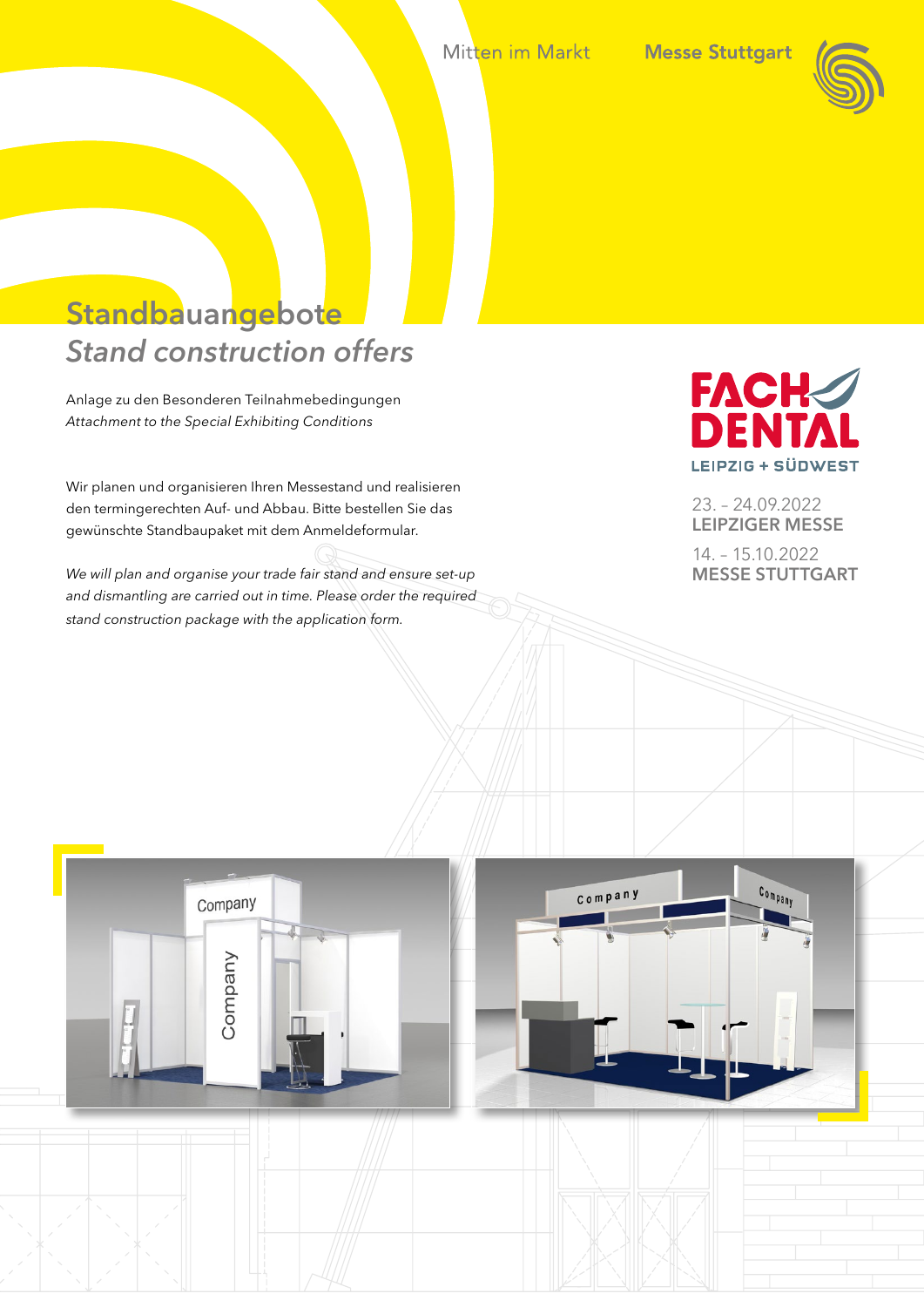# Übersicht · *Overview*



Musterskizze Komplettpaket · *Example of complete package*

### Paket · *Package* »KLASSIK Special«

Basispaket · *Basic package* 93,00 € Komplettpaket · *Complete package* 139,00 € Ohne Fläche, zzgl. USt. pro m2 · *Without area, plus VAT per m2*

Weitere Informationen · *Further information* 

Seite · *Page* 3



Musterskizze Komplettpaket · *Example of complete package*

### Paket · *Package* »MAXIMA 40 Special«

| Basispaket $\cdot$ Basic package                                          | 93,00€  |
|---------------------------------------------------------------------------|---------|
| Komplettpaket $\cdot$ Complete package                                    | 136,00€ |
| Ohne Fläche, zzgl. USt. pro $m^2 \cdot W$ ithout area, plus VAT per $m^2$ |         |

Weitere Informationen · *Further information* Seite · *Page* 4



Musterskizze Komplettpaket · *Example of complete package*

### Paket · *Package* »CONCEPT LIGHT Special«

Basispaket · *Basic package* 91,00 € Komplettpaket · *Complete package* 124,00 €

Ohne Fläche, zzgl. USt. pro m2 · *Without area, plus VAT per m2*

Weitere Informationen · *Further information*

Seite · *Page* 5

buchbar ab 12 m² *can be booked from 12 m²*



Musterskizze Komplettpaket · *Example of complete package*

2

### Paket · *Package* »INNOVATION Special«

Komplettpaket · *Complete package* 205,00 €

Ohne Fläche, zzgl. USt. pro m2 · *Without area, plus VAT per m2*

Weitere Informationen · *Further information*

Seite · *Page* 6

buchbar ab 20 m² *can be booked from 20 m²*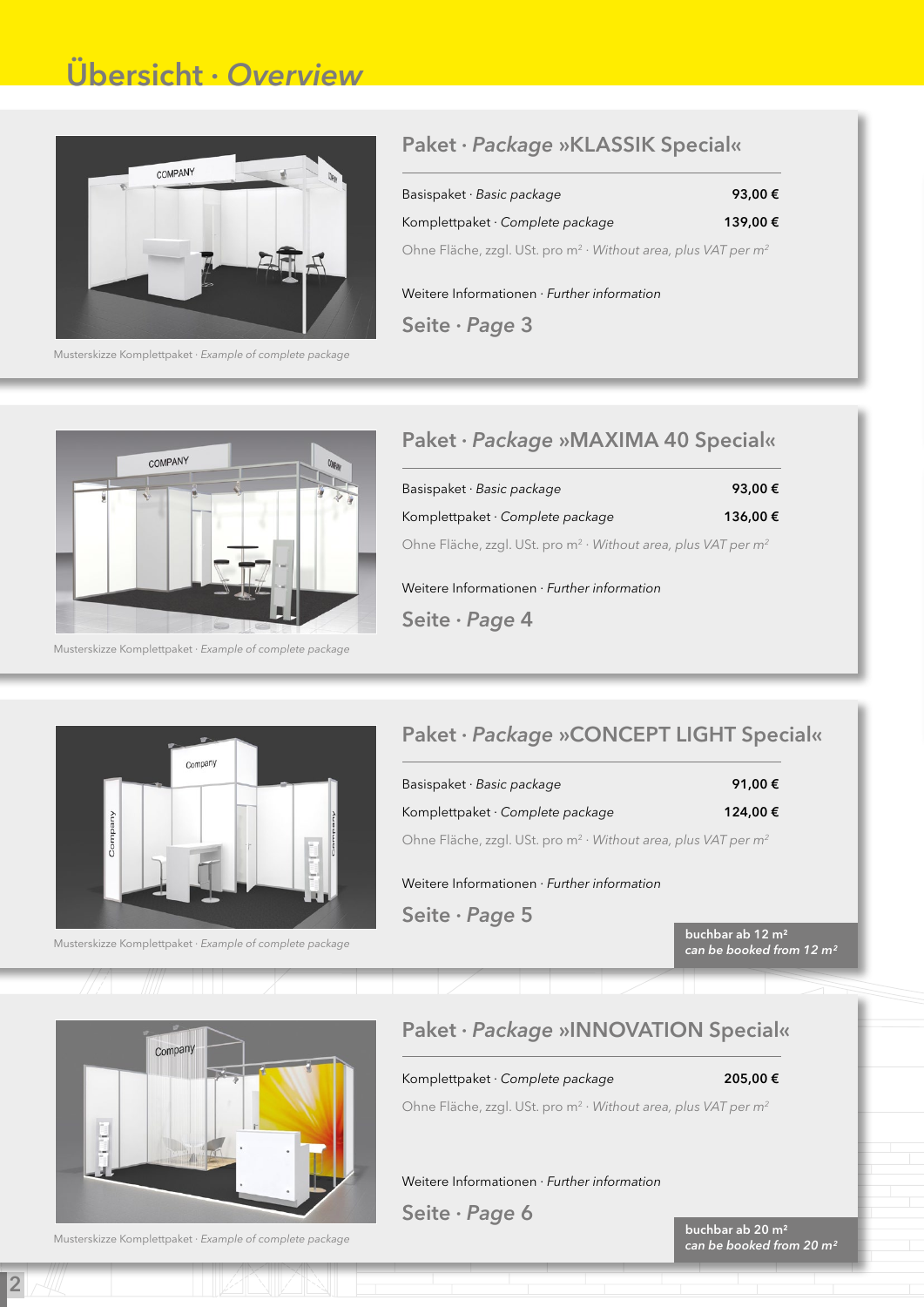# Paket · *Package* »KLASSIK Special«



Musterskizze Komplettpaket · *Example of complete package*

| <b>Basispaket</b> |
|-------------------|
|-------------------|

| <b>Basic package</b>                     | 93,00€ |
|------------------------------------------|--------|
| ab 2 Paketen $\cdot$ from 2 packages $*$ | 83,70€ |

| Complete package                 | 139,00€ |
|----------------------------------|---------|
| ab 2 Paketen · from 2 packages * | 125,10€ |

Ohne Fläche, zzgl. der jeweils gültigen gesetzlichen Umsatzsteuer (nach UStG in der jeweils gültigen Fassung) pro m².

*Without area plus statutory VAT valid at this time (according to the relevant version of the Value Added Tax Act) per m2.*

### Basis-Ausstattung:

- Standbausystem Octanorm Standard, Aluminium 250 cm hoch
- Wände weiß, kunststoffbeschichtet, 250 cm hoch
- Deckenraster, 1 m tief an den offenen Standseiten
- Blende für Firmen- oder Produktname an den offenen Standseiten
- Beschriftung mit 20 Buchstaben in Standardschrift, Helvetica halbfett, schwarz
- Teppichboden Rips in Farbe Graphit oder anderer Standardfarbe auf Anfrage
- 1 Strahler pro 3 m² Standfläche an Stromschiene montiert
- Stromanschluss 230 V/3 kW inkl. Verbrauch und 3-fach Steckdose
- Planung und Organisation mit Auf- und Abbau

### Ausstattung Komplettpaket (zzgl. zur Basis-Ausstattung):

- 1 m² Kabine mit Garderobenleiste ab 10 m² Standfläche
- 1 Theke DEKOR mit Aufsatz (abschließbar)
- 1 Barhocker ZETA, schwarz
- 3 Stühle DREKI, grau
- 1 Tisch FERRUM 74W mit schwarzer Tischplatte
- Tägliche Standreinigung
- Tägliche Müllentsorgung (80 l)
- 1 Dauerparkausweis

(Pro angefangene 30 m² Standfläche verdoppelt sich das bewegliche Mobiliar um die Grundausstattung)

### *Basic equipment:*

- *• Stand construction system Octanorm, standard, aluminium, height 250 cm*
- *• Wall panels white, plastic coated, height 250 cm*
- *• Ceiling grid, 1 m deep on sides open to aisle*
- *• Fascia for company or product name on sides open to aisle*
- *• Lettering with 20 letters in standard typeface, Helvetica semibold, black*
- *• Carpet (rib weave), colour graphite or other standard colour on request*
- *• 1 spotlight per 3 m2 stand area, mounted to busbar*
- *• Electrical connection with 230 V/3 kW including triple power outlet and consumption*
- • *Planning and organisation with stand set-up and dismantling*

### *Equipment complete package (incl. basic equipment):*

- *• 1 m2 cabin with coat rack from 10 m2 stand area*
- *• 1 counter DEKOR with top (lockable)*
- *• 1 bar stool ZETA, black*
- *• 3 chairs DREKI, grey*
- *• 1 table FERRUM 74W with black top*
- *• Daily stand cleaning*
- *• Daily waste disposal (80 l)*
- *• 1 long-term parking permit*

*(For every 30 m² of stand area or part thereof the number of basic mobile furniture units is doubled)*

\* 10 % Vorteil bei Buchung ab 2 Paketen auf der Fachdental Leipzig 2022 und Fachdental Südwest 2022

Farb- und Modelländerungen vorbehalten. Zusätzliche Möbel und Ausstattung bestellen Sie bitte über das SMS-Portal www.stuttgartmesseserviceportal.de oder mit den entsprechenden Bestellformularen. Grafische Gestaltung/Beschriftung auf Anfrage.

*\* 10 % benefit if you book 2 packages at Fachdental Leipzig 2022 and Fachdental Südwest 2022*

*Colour/type subject to change. Please order additional furniture and equipment via SMS portal www.stuttgartmesseserviceportal.de or with the respective order forms. Graphic design/lettering on request.*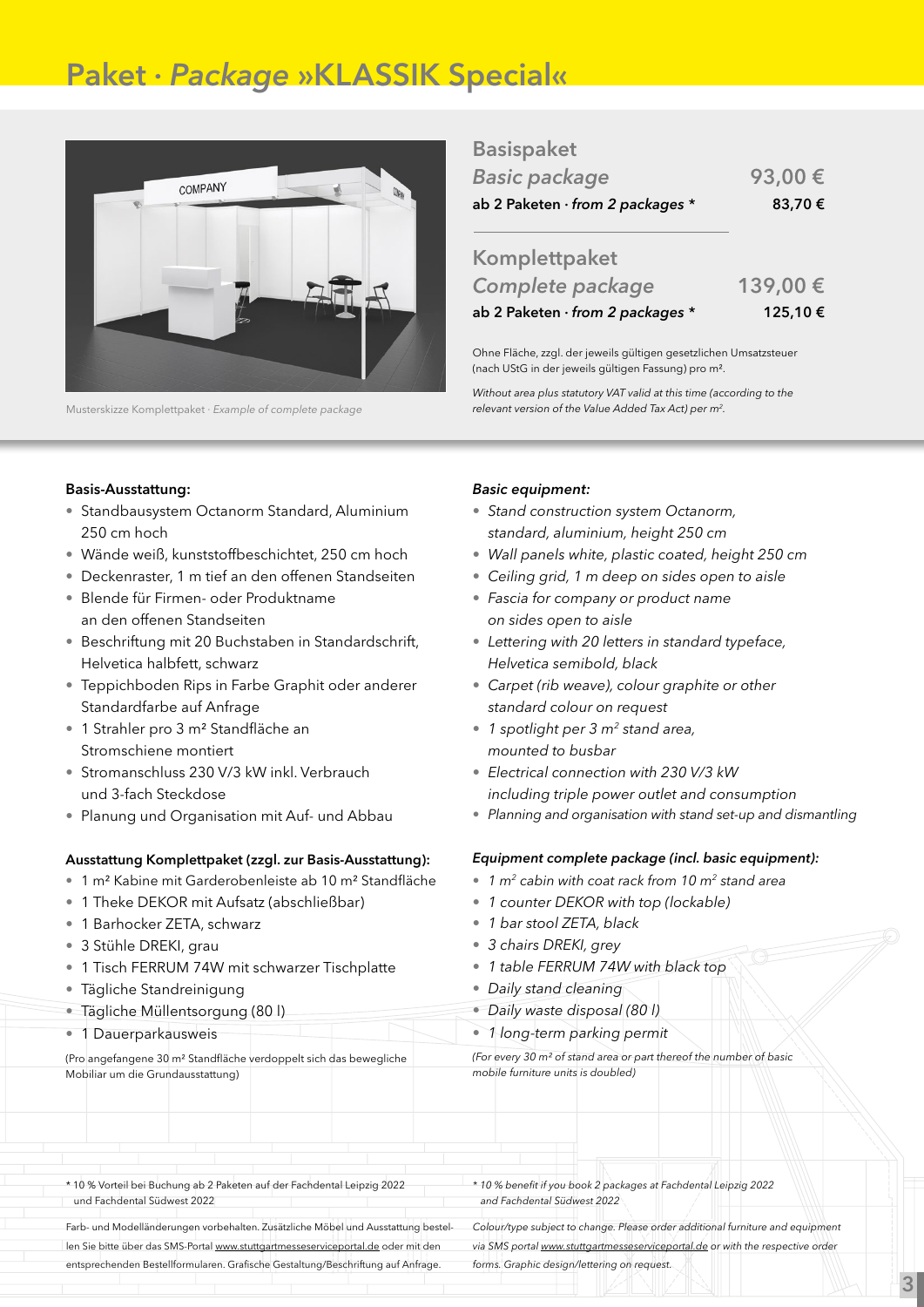# Paket · *Package* »MAXIMA 40 Special«



Musterskizze Komplettpaket · *Example of complete package*

### Basispaket

| <b>Basic package</b>                     | 93,00€ |
|------------------------------------------|--------|
| ab 2 Paketen $\cdot$ from 2 packages $*$ | 83,70€ |

| ab 2 Paketen · from 2 packages * | 122,40€ |
|----------------------------------|---------|
| Complete package                 | 136,00€ |
| Komplettpaket                    |         |

Ohne Fläche, zzgl. der jeweils gültigen gesetzlichen Umsatzsteuer (nach UStG in der jeweils gültigen Fassung) pro m².

*Without area plus statutory VAT valid at this time (according to the relevant version of the Value Added Tax Act) per m2.*

### Basis-Ausstattung:

- Standbausystem Octanorm Maxima Light, Aluminium natur, 250 cm hoch
- Wände weiß, kunststoffbeschichtet, 250 cm hoch
- Auf Wunsch mit oder ohne Dekorplatten in Standardfarben (rot, blau, grün)
- Deckenkonstruktion Maxima Light
- Blende für Firmen- oder Produktname an den offenen Standseiten
- Beschriftung mit 20 Buchstaben in Standardschrift, Helvetica halbfett, schwarz
- Teppichboden Rips in Farbe Graphit (oder anderer Standardfarbe)
- 1 Strahler pro 3 m² Standfläche an Stromschiene montiert
- Stromanschluss 230 V/3 kW inkl. Verbrauch und 3-fach Steckdose
- Planung und Organisation mit Auf- und Abbau

### Ausstattung Komplettpaket (zzgl. zur Basis-Ausstattung):

- 2 m² Kabine mit Garderobenleiste ab 10 m² Standfläche
- 1 Stehtisch FERRUM 110W mit schwarzer Platte
- 3 Barhocker ZETA, schwarz
- 1 Prospektständer KIOS
- Tägliche Standreinigung
- Tägliche Müllentsorgung (80 l)
- 1 Dauerparkausweis

4

(Pro angefangene 30 m² Standfläche verdoppelt sich das bewegliche Mobiliar um die Grundausstattung)

### *Basic equipment:*

- *• Stand construction system Octanorm Maxima Light, aluminium, height 250 cm*
- *• Wall panels white, plastic coated, height 250 cm*
- *• With or without decorative panels in standard colours (red, blue, green) on request*
- *• Ceiling structure Maxima Light*
- *• Fascia for company or product name on sides open to aisle*
- *• Lettering with 20 letters in standard typeface, Helvetica semibold, black*
- *• Carpet (rib weave), colour graphite (or other standard colour)*
- *• 1 spotlight per 3 m2 stand area, mounted to busbar*
- *• Electrical connection with 230 V/3 kW including triple power outlet and consumption*
- • *Planning and organisation with stand set-up and dismantling*

#### *Equipment complete package (incl. basic equipment):*

- *• 2 m2 cabin with coat rack from 10 m2 stand area*
- *• 1 high table FERRUM 110W with black top*
- *• 3 bar stools ZETA, black*
- *• 1 brochure rack KIOS*
- *• Daily stand cleaning*
- *• Daily waste disposal (80 l)*
- *• 1 long-term parking permit*

*(For every 30 m² of stand area or part thereof the number of basic mobile furniture units is doubled)*

\* 10 % Vorteil bei Buchung ab 2 Paketen auf der Fachdental Leipzig 2022 und Fachdental Südwest 2022

Farb- und Modelländerungen vorbehalten. Zusätzliche Möbel und Ausstattung bestellen Sie bitte über das SMS-Portal www.stuttgartmesseserviceportal.de oder mit den entsprechenden Bestellformularen. Grafische Gestaltung/Beschriftung auf Anfrage.

*\* 10 % benefit if you book 2 packages at Fachdental Leipzig 2022 and Fachdental Südwest 2022*

*Colour/type subject to change. Please order additional furniture and equipment via SMS portal www.stuttgartmesseserviceportal.de or with the respective order forms. Graphic design/lettering on request.*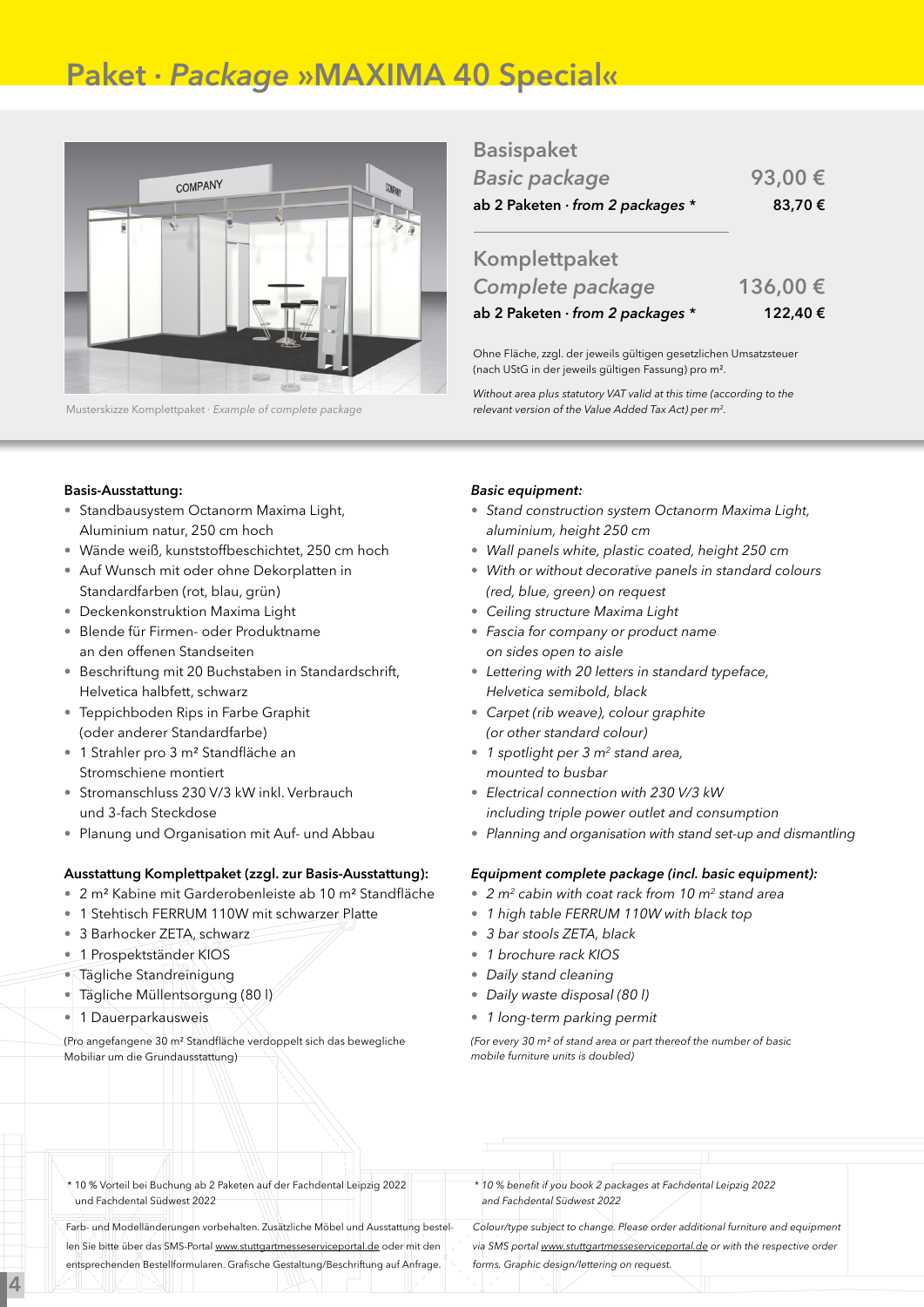# Paket · *Package* »CONCEPT LIGHT Special«



Musterskizze Komplettpaket · *Example of complete package*

| <b>Basispaket</b>                        | can be booked from 12 m <sup>2</sup> |
|------------------------------------------|--------------------------------------|
| <b>Basic package</b>                     | 91,00€                               |
| ab 2 Paketen $\cdot$ from 2 packages $*$ | 81,90€                               |
|                                          |                                      |

buchbar ab 12 m²

### Komplettpaket *Complete package* 124,00 € ab 2 Paketen · *from 2 packages \** 111,60 €

Ohne Fläche, zzgl. der jeweils gültigen gesetzlichen Umsatzsteuer (nach UStG in der jeweils gültigen Fassung) pro m².

*Without area plus statutory VAT valid at this time (according to the relevant version of the Value Added Tax Act) per m2.*

#### Ausstattung Basispaket:

- Standbausystem Octanorm Maxima Light 40/40, Aluminium matt exoliert, 250 cm hoch
- Wände weiß, kunststoffbeschichtet, 250 cm hoch
- 2 m² Kabine mit Garderobenleiste
- Turmaufbau, 200 x 100 cm, Höhe 100 cm, mit 2 Auslegerstrahlern TROLL
- Wandscheiben für Beschriftung an den offenen Gangseiten, Breite 50 cm
- Auslegerstrahler TROLL an Wandelementen, 1 Strahler pro 2 lfm Wand
- Beschriftung in Standardschrift Helvetica halbfett, schwarz, für Turm und Wandscheiben
- Teppichboden Rips in Farbe Graphit oder anderer Standardfarbe
- Stromanschluss 230 V/3 kW inkl. Verbrauch und Steckdose
- Planung und Organisation mit Auf- und Abbau

### Ausstattung Komplettpaket (zzgl. zur Basis-Ausstattung):

- 1 Brückentisch BUSINESS, weiß
- 2 Barhocker LEM, weiß
- 1 Prospektständer KIOS
- Tägliche Standreinigung
- Tägliche Müllentsorgung (80 l-Sack)
- 1 Dauerparkausweis

(Pro angefangene 30 m² Standfläche verdoppelt sich das bewegliche Mobiliar um die Grundausstattung)

### *Equipment basic package:*

- • *Stand construction system Octanorm Maxima Light 40/40, aluminium, matt finish, height 250 cm*
- • *Wall panels white, plastic-coated, height 250 cm*
- • *2 m ² cabin with coat rack*
- • *Tower construction, 200 x 100 cm, height 100 cm, with 2 spotlights on brackets TROLL*
- • *Wall panels for graphics on open sides to aisle, width 50 cm*
- • *Spotlights on brackets TROLL mounted on wall panels, 1 spotlight per 2 lin.m. wall panel*
- *• Lettering with 20 letters in standard typeface,*
- *Helvetica semibold, black*
- • *Carpet (rib weave) on colour graphite or other standard colour*
- • *Electrical connection with 230 V/3 kW incl. consumption and outlet*
- • *Planning and organisation with stand set-up and dismantling*

#### *Equipment complete package (incl. basic equipment):*

- *1 arch table BUSINESS, white*
- 1 bar stool LEM, white
- *1 brochure rack KIOS*
- • *Daily stand cleaning*
- • *Daily waste disposal (80 l sack)*
- • *1 long-term parking permit*

*(For every 30 m² of stand area or part thereof the number of basic mobile furniture units is doubled)*

\* 10 % Vorteil bei Buchung ab 2 Paketen auf der Fachdental Leipzig 2022 und Fachdental Südwest 2022

Farb- und Modelländerungen vorbehalten. Zusätzliche Möbel und Ausstattung bestellen Sie bitte über das SMS-Portal www.stuttgartmesseserviceportal.de oder mit den entsprechenden Bestellformularen. Grafische Gestaltung/Beschriftung auf Anfrage.

*\* 10 % benefit if you book 2 packages at Fachdental Leipzig 2022 and Fachdental Südwest 2022*

*Colour/type subject to change. Please order additional furniture and equipment via SMS portal www.stuttgartmesseserviceportal.de or with the respective order forms. Graphic design/lettering on request.*

5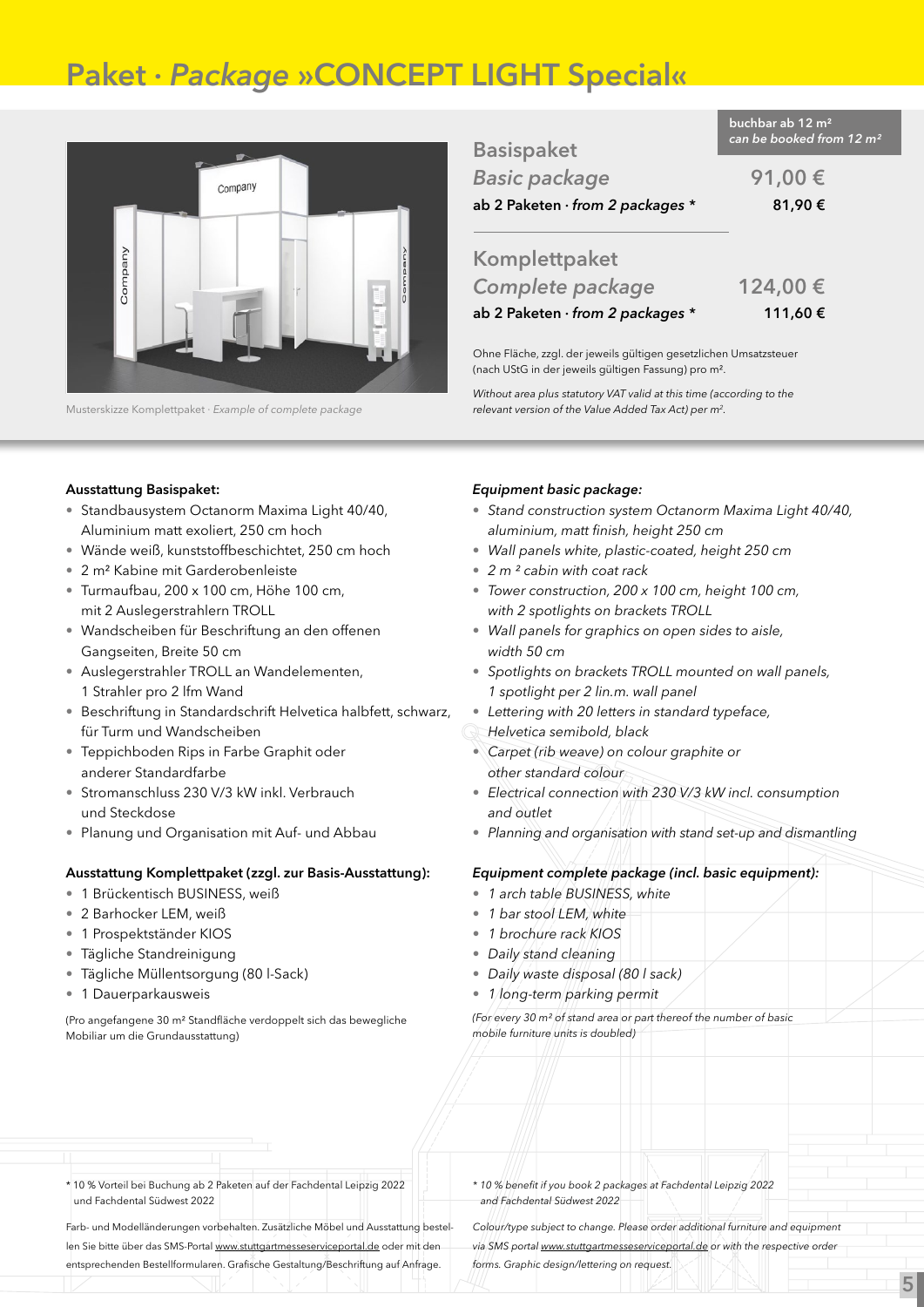# Paket · *Package* »INNOVATION Special«



Musterskizze Komplettpaket · *Example of complete package*

*can be booked from 20 m²* Komplettpaket *Complete package* 205,00 € ab 2 Paketen · *from 2 packages \** 184,50 €

buchbar ab 20 m²

Ohne Fläche, zzgl. der jeweils gültigen gesetzlichen Umsatzsteuer (nach UStG in der jeweils gültigen Fassung) pro m².

*Without area plus statutory VAT valid at this time (according to the relevant version of the Value Added Tax Act) per m2.*

### Ausstattung Komplettpaket:

- Standbausystem Octanorm Maxima Light, Aluminum matt exoliert, 250 cm hoch
- Wände weiß, kunststoffbeschichtet, 250 cm hoch
- Deckenkonstruktion Maxima-Light, 250 350 cm hoch
- Strahler an Stromschiene montiert, 1 Strahler pro 3 m² Standfläche
- Erhöhter Boden zur unsichtbaren Verlegung von Kabeln mit hinterleuchteten Acrylkante, 40 mm hoch
- Teppichboden Rips in Farbe Graphit oder anderer Standardfarbe
- 4 m² Lounge-Bereich mit Laminatboden in Holzoptik, dunkelbraun
- Semitransparenter Fadenvorhang zur Abtrennung des Lounge-Bereiches, weiß, 200 x 350 cm (B x H)
- Standardbeschriftung (Helvetica halbfett, schwarz) auf Acrylplatte vor Fadenvorhang mit Beleuchtung, 2 Langarmstrahler
- Vollflächiger Digitaldruck auf Textil mit individuellem Motiv auf Kabinenwand, 200 x 250 cm (B x H)
- 2 m² Kabine, 200 x 100 cm mit Garderobenleiste
- 1 Theke LUNA, hinterleuchtet
- 1 Lounge-Sitzgruppe mit Beistelltisch COBALT und 3 Stühlen TOM VAC, weiß
- 1 Barhocker LEM

6

- 1 Prospektständer KIOS
- $\epsilon$ /tägliche Standreinigung
- tägliche Müllentsorgung
- 1 Dauerparkausweis (Pkw)
- Stromanschluss 230 V/3 kW inkl. Verbrauch und Steckdose
- Planung und Organisation mit Auf- und Abbau
- \* 10 % Vorteil bei Buchung ab 2 Paketen auf der Fachdental Leipzig 2022 und Fachdental Südwest 2022

Farb- und Modelländerungen vorbehalten. Zusätzliche Möbel und Ausstattung bestellen Sie bitte über das SMS-Portal www.stuttgartmesseserviceportal.de oder mit den entsprechenden Bestellformularen. Grafische Gestaltung/Beschriftung auf Anfrage.

### *Equipment complete package:*

- • *Stand construction system Octanorm Maxima Light, aluminium, matt finish, height 250 cm*
- *Wall panels white, plastic-coated, height 250 cm*
- *Ceiling structure Maxima Light, height 250 350 cm*
- • *Spotlights mounted to busbars, 1 spotlight for every 3 m² stand area*
- • *Raised platform fpr invisible laying of cables with blacklit acrylic edge, height 40 mm*
- • *Carpet (rib weave) in colour graphite or other standard colour*
- • *4 m² lounge area with laminate flooring in wood texture, dark brown*
- • *Semi transparent string curtain to separate the lounge area, white, 200 x 350 cm (d x h)*
- • *Lettering in standard typeface (Helvetica semibold, black) on acrylic board in front of string curtain with lightning, 2 long-arm spotlights*
- • *Digital printing all over on fabric on cabin wall with individual motive, 200 x 250 cm (d x h)*
- *2 m² cabin, 200 x 100 cm with coat rack*
- *1 counter LUNA, with illumination*
- • *1 Lounge seating area with side table COBALT and 3 stools TOM VAC, white*
- *1 bar stool LEM*
- • *1 brochure rack KIOS*
- *Daily stand cleaning*
- *Daily waste disposal, 80 l sack*
- *1 long-term parking permit (for cars)*
- • *Electrical connection with 230 V/3 kW*
- *incl. consumption and outlet*
- • *Planning and organisation incl. stand set-up and dismantling*

*\* 10 % benefit if you book 2 packages at Fachdental Leipzig 2022 and Fachdental Südwest 2022*

*Colour/type subject to change. Please order additional furniture and equipment via SMS portal www.stuttgartmesseserviceportal.de or with the respective order forms. Graphic design/lettering on request.*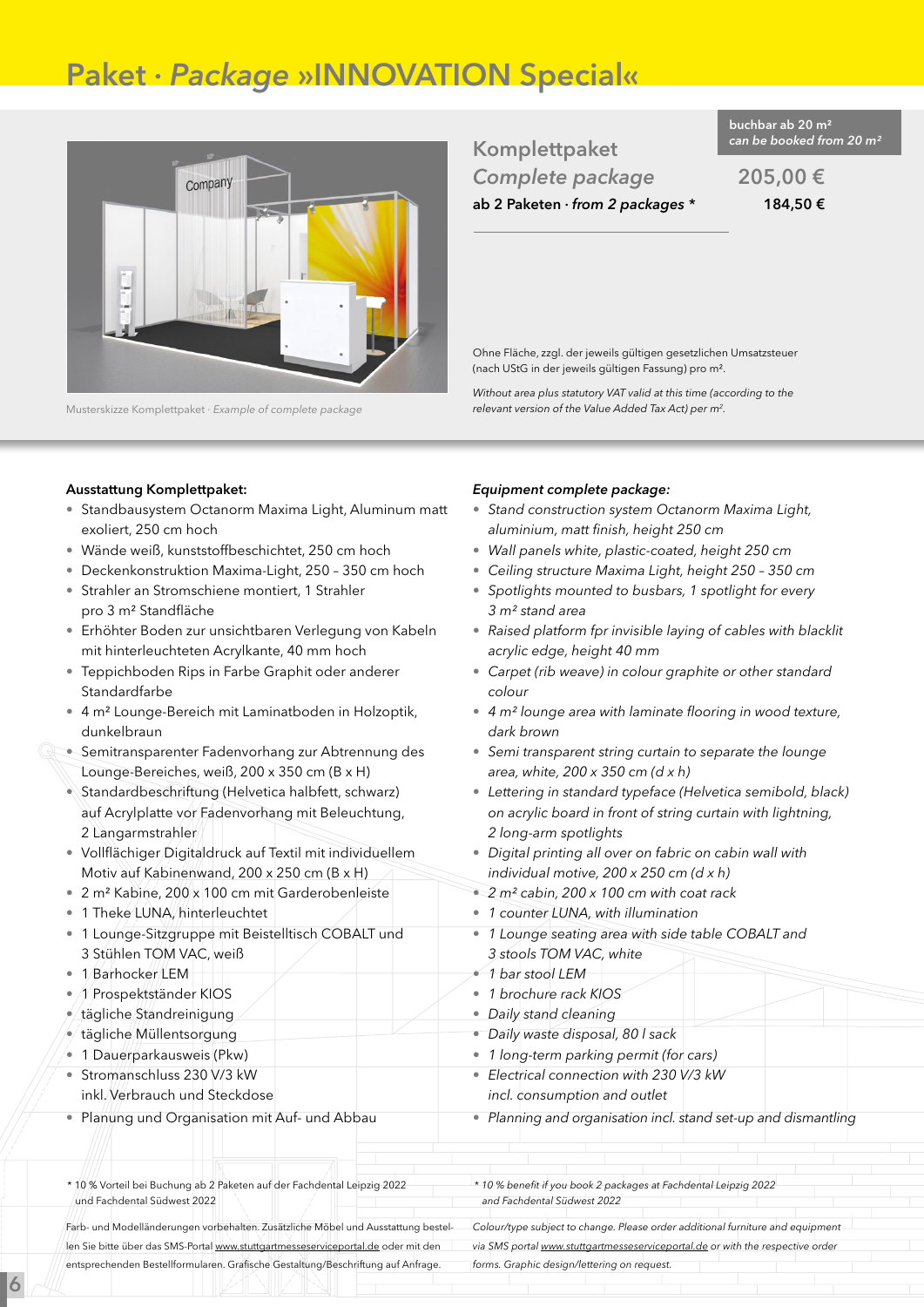# Beispiele für weitere Standbaulösungen *Further stand construction examples*









### Der Partner für Ihren Messeerfolg!

Produkte überzeugend präsentieren, Kundenkontakte pflegen, potentielle Kunden gewinnen – welche Messeziele Sie sich auch gesteckt haben, wir helfen Ihnen gerne sie zu erreichen.

Mit dem Standbauservice der Messe Stuttgart haben Sie auf jeder Messe einen guten Stand und hinterlassen einen bleibenden Eindruck. Wir setzen Ihr Unternehmen auch mit unseren maßgeschneiderten Lösungen perfekt in Szene und sorgen für optimale Aufmerksamkeit.

### Wir stehen für:

- alle Leistungen aus einer Hand für Ihren Messeauftritt
- perfekter Service vor, während und nach der Messe
- schnelle Reaktionszeiten durch kurze Wege vor Ort
- höchste Zuverlässigkeit
- detaillierte Angebotserstellung und absolutes Kostenbewusstsein

Wir freuen uns auf Ihre Anfrage.

E-Mail: individual@messe-stuttgart.de

### *The partner for your trade fair success!*

*Present products in an impressive manner, cultivate customer contacts and acquire new business. Whatever your objectives are at a trade fair, we will be pleased to help you achieve them.*

*With the Messe Stuttgart stand construction service, you will have a good stand at every trade fair and leave a lasting impression. With our customized solutions we put your company perfectly in the limelight and into focus.*

#### *We stand for the following:*

- *All services from a single source for your trade fair appearance*
- *Expert service before, during and after the trade fair*

7

- *Fast response times due to short distances on site*
- *Total reliability*
- *Comprehensive offer and high cost awareness*

*We look forward to your inquiries. E-mail: individual@messe-stuttgart.de*